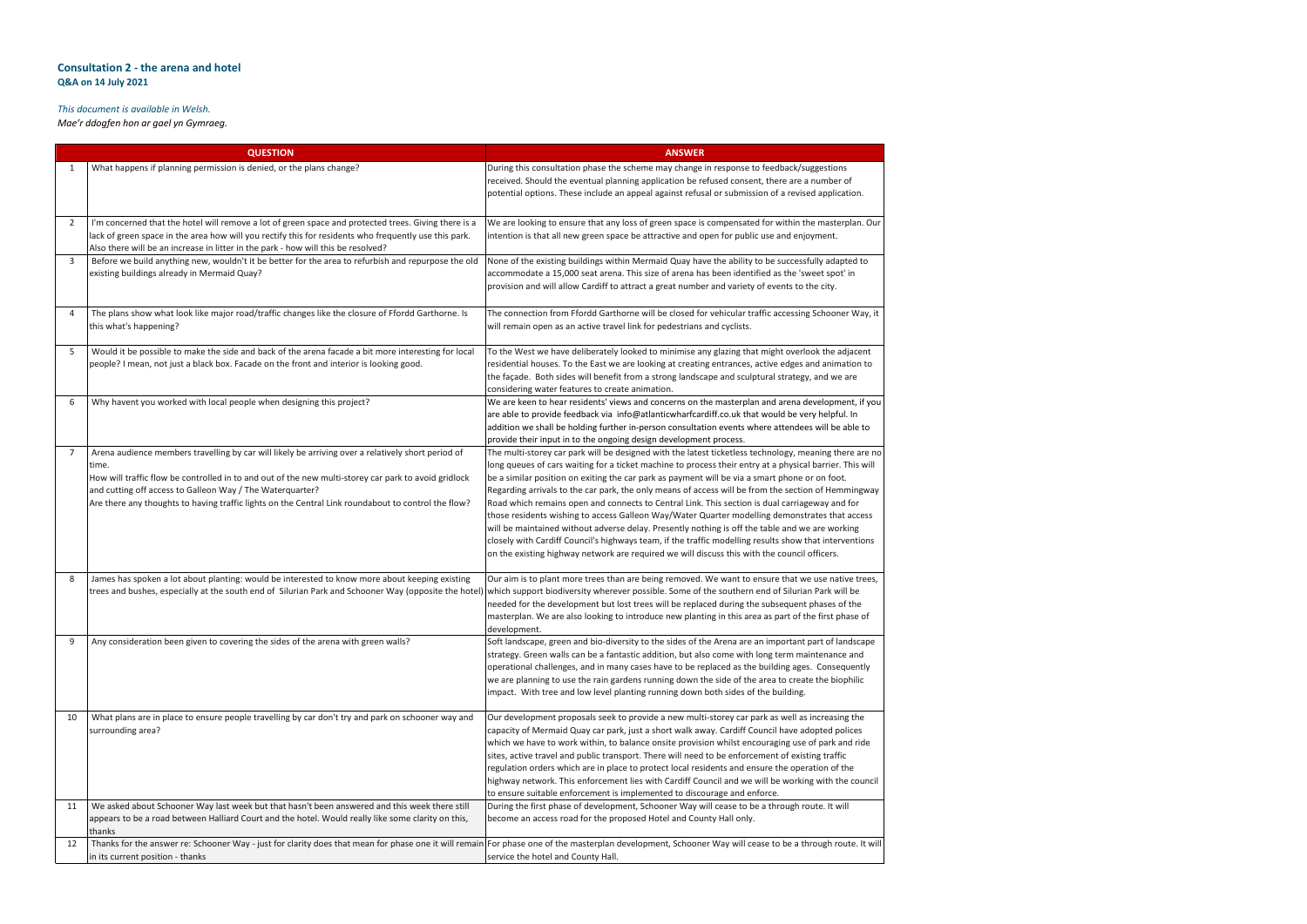| 13 | Will Schooner Way will be connected to Hemmingway Road for residents' private cars?                                                                                                                                                                                                                                                                                                                                                                                                                                                                                                                 | In the initial phase Schooner Way will not connect to Hemmingway Road, however when the<br>masterplan is completed there will be a connection from Schooner Way to Hemmingway Road. \<br>are discussing with the Council, as the highway authority, how this would operate in the future.                                                                                                                                                                                                                                                                                                                                                                                                                                                                                                                                                                                                                                                                                               |
|----|-----------------------------------------------------------------------------------------------------------------------------------------------------------------------------------------------------------------------------------------------------------------------------------------------------------------------------------------------------------------------------------------------------------------------------------------------------------------------------------------------------------------------------------------------------------------------------------------------------|-----------------------------------------------------------------------------------------------------------------------------------------------------------------------------------------------------------------------------------------------------------------------------------------------------------------------------------------------------------------------------------------------------------------------------------------------------------------------------------------------------------------------------------------------------------------------------------------------------------------------------------------------------------------------------------------------------------------------------------------------------------------------------------------------------------------------------------------------------------------------------------------------------------------------------------------------------------------------------------------|
| 14 | What about car drop off and pick up points? For example, when teenagers come to their first<br>concert without adults but need to be dropped off and picked up by parents to be safe?                                                                                                                                                                                                                                                                                                                                                                                                               | The arena will be connected by public transport links including the Metro and is only a short wall<br>a wide area of Cardiff. We will be encouraging trips to be made by sustainable modes, however i<br>drop off and pick up is required this can be done using car parks.                                                                                                                                                                                                                                                                                                                                                                                                                                                                                                                                                                                                                                                                                                             |
| 15 | How will you stop people parking in local residential streets and causing chaos for us? It is already<br>an issue when there are big events on in the bay. This isn't just for events. It will be an issue when<br>there are more things to do across the development                                                                                                                                                                                                                                                                                                                               | As part of the development proposals it is proposed to provide a new multi-storey car park, likev<br>there are proposals to increase the capacity of Mermaid Quay car park only a short walk away.<br>Cardiff Council have adopted polices which we have to work with to balance onsite provision and<br>encourage use of park and ride sites and active travel and public transport. There will need to be<br>enforcement of existing traffic regulation orders which are in place to protect local residents and<br>ensure the operation of the highway network. This enforcement lies with Cardiff Council and we<br>be working with the council to ensure suitable enforcement is implemented to discourage and<br>enforce. the accessibility to Cardiff Bay in the future will be a step change from what is available<br>today with the provision of the Metro, Cross Rail, bus and rail service improvements which are b<br>promoted by Transport for Wales and Cardiff Council. |
| 16 | Two of the proposed taxi / bus drop off points are adjacent to the Water quarter. How will<br>pedestrians access these locations so to avoid the Wate quarter site?                                                                                                                                                                                                                                                                                                                                                                                                                                 | The proposed bus and taxi drop off points which were presented in the webinar were highlighted<br>being work in progress and, working with the council, a number of locations are presently being<br>considered and appraised. These will be presented in the future planning application with furthe<br>supporting details.                                                                                                                                                                                                                                                                                                                                                                                                                                                                                                                                                                                                                                                            |
| 17 | Just a point about the hotel in relation to the houses and apartments closest to it to the north. I did<br>some rough calculations based on it being 40m away from our houses and it appears that it will<br>completely shade our properties from late October to early February and also leave us with no<br>privacy. This is quite a concern given we currently have nothing to the south of us. I appreciate this<br>only impacts a small number of people for such a big project but it really is our main concern about<br>the project. Can you offer us any reassurances about these concerns | We appreciate your concerns and relation between the building and the existing residential build<br>is very important to us. We have looked to maximize the distance from the existing buildings wi<br>the site available, and as part of the design process we will be undertaking a shadow analysis of<br>building, and if needed will look at ways of mitigating any issue.                                                                                                                                                                                                                                                                                                                                                                                                                                                                                                                                                                                                          |
| 18 | Promoting sustainable management plans to individual contractors wont stop them driving in. Our<br>streets are rammed at the moment with contractors vans at times parking very dangeourously<br>becauise of the development on the old Wharf site. How will they be stopped rather than just<br>encouraged?                                                                                                                                                                                                                                                                                        | The strategy is to make further parking available, to avoid having workers parking in the resident<br>area. We have engaged ABP to enquire about surplus land, to make available off-site parking for<br>operatives, and it has been confirmed that land is available in the vicinity.                                                                                                                                                                                                                                                                                                                                                                                                                                                                                                                                                                                                                                                                                                  |
| 19 | If you cant manage a webinar how will you manage the project?                                                                                                                                                                                                                                                                                                                                                                                                                                                                                                                                       | Thankfully, the delivery of this project does not rely upon an uninterrupted wi-fi signal at our<br>Landscape Architect's home!                                                                                                                                                                                                                                                                                                                                                                                                                                                                                                                                                                                                                                                                                                                                                                                                                                                         |
| 20 | When will we actually get to have a conversation about this rather than just being told? Covid isn't<br>an excuse to not do this                                                                                                                                                                                                                                                                                                                                                                                                                                                                    | The partnership bringing forward the Atlantic Wharf regeneration are committed to meaningful<br>community engagement. This series of webinars are a first phase of consultation and are a result<br>the current Covid restrictions. Once circumstances allow, we will look to undertake other events<br>the meantime we would like to hear your views on the specifics of the masterplan and arena<br>development. Please contact us via info@atlanticwharfcardiff.co.uk                                                                                                                                                                                                                                                                                                                                                                                                                                                                                                                |
| 21 | Will Schooner Way will be connected to Hemmingway Road for residents' private cars?                                                                                                                                                                                                                                                                                                                                                                                                                                                                                                                 | In the initial phase Schooner Way will not connect to Hemmingway Road, however when the<br>masterplan is completed there will be a connection from Schooner Way to Hemmingway Road. \<br>are discussing with the Council as the highway authority how this would operate in the future.                                                                                                                                                                                                                                                                                                                                                                                                                                                                                                                                                                                                                                                                                                 |
| 22 | Can you offer any information on how you're planning to prevent visitors to the arena from parking<br>in residents' spaces?                                                                                                                                                                                                                                                                                                                                                                                                                                                                         | There will need to be enforcement of existing traffic regulation orders which are in place to prot<br>local residents and ensure the operation of the highway network. This enforcement lies with Car<br>Council and we will be working with the council to ensure suitable enforcement is implemented<br>discourage and enforce. It is proposed that a residents/local area group liaison meetings will tak<br>place when the arena opens so any issues can be considered and agreed actions put in place.                                                                                                                                                                                                                                                                                                                                                                                                                                                                             |
| 23 | The landscaping looks fantastic but will there be any opportunity to intergrate existing community<br>events/volunteer gardens into the project?                                                                                                                                                                                                                                                                                                                                                                                                                                                    | We would be keen to discuss further opportunities to integrate community events /volunteer<br>gardens.                                                                                                                                                                                                                                                                                                                                                                                                                                                                                                                                                                                                                                                                                                                                                                                                                                                                                  |
| 24 | When will we have more details about the hotel?                                                                                                                                                                                                                                                                                                                                                                                                                                                                                                                                                     | The proposed hotel will be operated by Travelodge and will replace their current hotel, which wi<br>demolished as part of the redevelopment.                                                                                                                                                                                                                                                                                                                                                                                                                                                                                                                                                                                                                                                                                                                                                                                                                                            |
| 25 | Having an 18m high hotel 40m from your house really doesn't make for an interesting backdrop!                                                                                                                                                                                                                                                                                                                                                                                                                                                                                                       | We have looked to maximize the distance from the existing buildings within the site constraints.<br>Clearly the current site is open and the street experience will be different to the current condition<br>However 40m is a wide street, by urban standards, and we will look to use tree planting and<br>landscape to enrich the backdrop.                                                                                                                                                                                                                                                                                                                                                                                                                                                                                                                                                                                                                                           |

lemmingway Road. We berate in the future.  $\overline{\phantom{a}}$ nd is only a short walk to ble modes, however if storey car park, likewise a short walk away. e onsite provision and here will need to be t local residents and rdiff Council and we will to discourage and om what is available vements which are being inar were highlighted as are presently being plication with further ting residential buildings existing buildings within shadow analysis of the arking in the residential le off-site parking for all nitted to meaningful ation and are a result of tertake other events. In erplan and arena lemmingway Road. We rate in the future. h are in place to protect cement lies with Cardiff nent is implemented to on meetings will take tions put in place. events /volunteer rent hotel, which will be the current condition. ee planting and